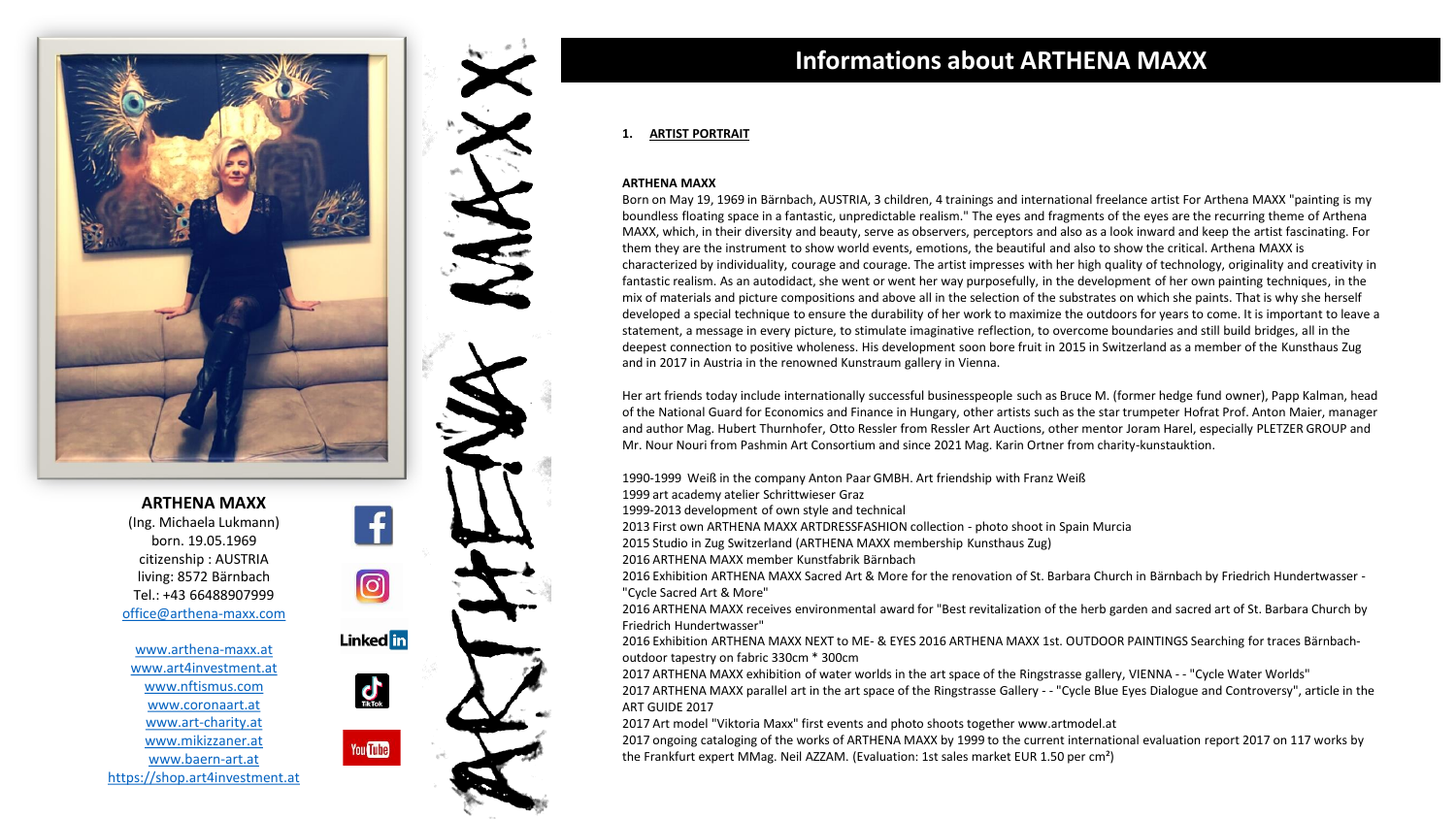# Arthena MAXX

2018 ARTHENA MAXX national art management by Ing.Harald Pekarek from ART of LIFE CLUB VIENNA

2018 ARTHENA MAXX Participation in an auction with the Dorotheum in Vienna in the Looshaus (international charity auction "The YOUNG SENATE OF BUSINESS, together with the Delta Cultura association, is organizing the charit of the Tarrafal Education Center on the Cape Verde Islands in 2018 for the 5th time. The auction includes works well-known Austrian contemporary artist. The curator and Senate member Anna Mustapic has put together an inter around 60 works (paintings, works on paper, prints and photographs). May 02, 2018 | Looshaus | Michaelerplatz 3 | 1010 Vienna; Selected works by ARTHENA MAXX by the curator Anna Mustapic BEETLE in LOVE 2018 2 \* 29.7 \* 42 c Swarovski crystals, acrylic paint, airbrush, acrylic painting on canvas, spatula technique, airbrush, gold plating, silver plating, texture paste

2018 ARTHENA MAXX wins tender "Search for traces of feminism" Association: Art projects www. kunst-projekte.at; June 20, 2018, Osteria Allora Wallensteinplatz 5, 1200 Vienna - Article in the magazine FALTER 2018 ARTHENA MA curated art fair for ARTHENA MAXX with ART of LIFE Club Vienna 2018 ARTHENA MAXX "RED ROSES & BLACK MENUE"

2018 ARTHENA MAXX ART Collection "Julbiael" will have over 201 works by ARTHENA MAXX for the 3 daughters every quarter (Julia Dohr. Bianca Dohr and Ellena Lukmann) from the international reviewer of MMag. Neil AZZAM. (1st per cm²) Increase in value p.a.: 5.55% pa

2019 ARTHENA MAXX International ART-MANAGEMENT taken over by PASHMIN-ART www.pashmin-art.de

2019 ARTHENA MAXX nominated via Pashmin Art for the Art Beijing Moca Museum

2019 ARTHENA MAXX participant at the Swiss ART Expo Zurich 1.0 with 80,000 customers per day with the Painting "AUGE Gottes"

2019 ARTHENA MAXX - opening of ART GALLERY ARTHENA MAXX in VOITSBERG

2019 ARTHENA MAXX ART MAGAZINE - ART 4 INVESTMENT 1st edition www.art4investment.at

2019 International evaluation report 2019 on 207 works by the expert MMag. Neil AZZAM.

2019 ARTHENA MAXX ART MAGAZINE - ART 4 INVESTMENT 2nd edition www.art4investment.at on the cycle and FOTOSHOOTING: "Cyclus ART TO SPORT" EXHIBITIONS 2019 and ARTLIFE photo shoot "ART TO SPORT"

2019 Development of the ART project OUTDOORGALLERY BÄRNBACH ARTWALL 38.4M \* 3.75M large painting

2019 part of ART BASEL ART WEEK MIAMI 2.0 largest ART FAIR worldwide-international press report 2019 - in the Spanish Newsfox on the first page as story and picture of the day with ARTMODELS from ARTLIFE photo shoot "ART T 2019 ARTHENA MAXX placed via press text in 5 languages around the world

2019 ARTHENA MAXX ART MAGAZINE - ART 4 INVESTMENT 3rd edition www.art4investment.at

2019 ARTHENA MAXX by MUTUALART / USA listed among the 300 best artists worldwide https://www.mutualart.com/Artist/Arthena-Maxx/3A4ECA19EBD9924D 2019 2 ART catalogs with the names ARTWORKS ARTHENA MAXX and ARTDRESS ARTHENA MAXX works of art from the catalog and presented in ART BASEL ART WEEK MIAMI 2.0 (evaluation report by expert MMag. Neil AZZAM 1st sales market EUR 2.40 per cm²) Yield: 22.22% p.a.

2020 International evaluation report 2020 about 215 works of the Frankfurt MMag. Neil AZZAM. (1st sales market 2.20 EUR per cm<sup>2</sup>) Duration: 11.11% p.a.

2020 ARTHENA MAXX participant ART BARCELONA 18.-22. March 2020 with ART BOX Zurich with 8 paintings, 2 tapestries and 3 ARTDRESS photography -New date May 2021

2020 ARTHENA MAXX project development & partnership ART BOTTLE & ART BEVERAGE with AHP 23.

2020 ARTHENA MAXX Austria's largest exclusive SODA bottle collection (from 1950) by ARTHENA MAXX hand-painted approx. 500 PCS. 2020 ARTHENA MAXX nominated for the Swiss ART Expo 2020 August 2020

2020 ARTHENA MAXX international art management by ARTBOX Zurich

2020 ARTHENA MAXX exhibition offer in 20 galleries in Zurich by art management by ARTBOX Zurich put on hold in the event of the CORONACRISES

2020 ARTHENA MAXX OUTDOORGALERIE BÄRNBACH Contract signing for the wall and approval for the ART project OUTDOORGALERIE BÄRNBACH ARTWALL 38.4M \* 3.75M painting, co-painters Stefan EISL, Renate Brandstätter and Heinz Kramme 2020 ART-CHARITY "CORONA 2020" by ARTHENA MAXX in the case of the CORONACRISES https://www.leetchi.com/c/art-charity-corona-2020-von-arthena-maxx

2020 Project development by ARTHENA MAXX Lipizzanerheimat - specific high-quality culture - and art clothing called "MIKIZZANER ART & CULTURE ROBE" 2020 ARTHENA MAXX ART LUXURY SHOP on the website www.art4investment.at - f https://shop.art4investment.at/

2020 ARTHENA MAXX nominated for ART PEKING 2021 with international ART MANAGEMENT PASHMIN-ART www.pashmin-art.de with 6-8 works of art by her

2020 ARTHENA MAXX exhibits at the SWISS EXPO Zurich from 20 to 24 August 2020 with 7 works of art by her and news in German, English and Spanish

2020 BÄRN-ART PHOTO SHOOTING with ARTMODEL VIKTORIA MAXX from BÄRNBACH

2020 1st. ARTSHOP ARTHENA MAXX ART BOTTLE & ARTBEVERAGE with AHP 23 in Köflach

2020 ART STUDIO ARTHENA MAXX 700m² in Voitsberg next to the gallery ARTHENA MAXX 300m² under contract

2020 50% UBO of ABS Securities back up with ARTs and ART developments from ARTHENA MAXX exclusively ISIN HU0000152681

2020 ARTHENA MAXX Development of 4 ARTBLOCKSTONES 2020 ARTHENA MAXX opening of the webshop 2020 http://shop.art4investment.at, hand-painted unique art and print shop

2020 ARTHENA MAXX ON ARTSY.NET the largest ONLINE GALLERY worldwide and one of the important AUCTION HOUSE for ART. Arthena Maxx is represented with 7 works for the first time https://www.artsy.net/artist/arthena-maxx/wor 2020 ARTHENA MAXX in contact with Sotheby's Vienna and London

2020 COOPERATION ARTHENA MAXX & ATTILA M. FARKAS for art securities ISIN HU0000152681 listed on [www.keler.hu](http://www.keler.hu/) , backed up by Artworks from ARTHENA MAXX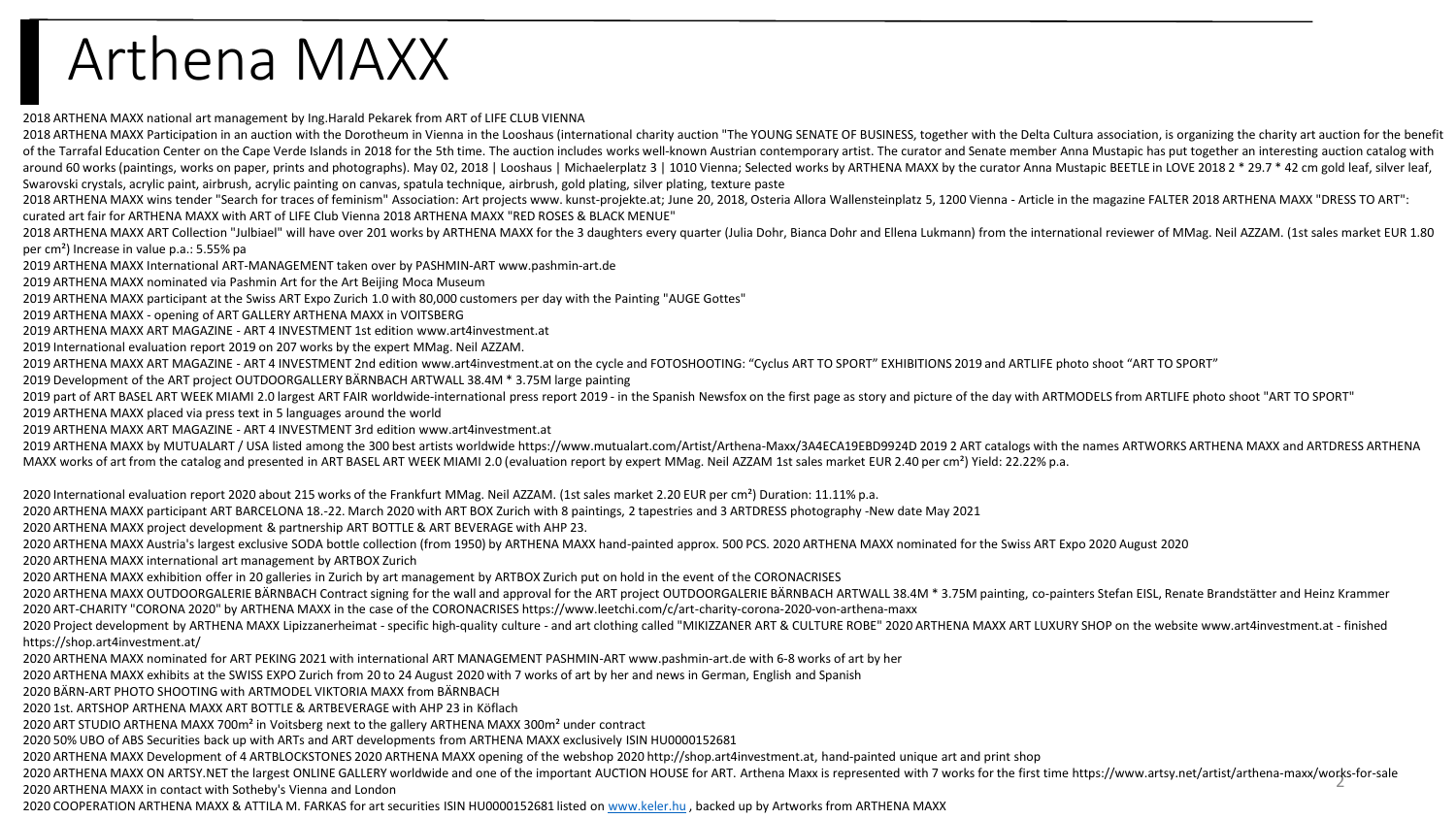# Arthena MAXX

Part of ARTBOX.PROJECT WORLD 1.0 in Zurich from 4th January 2021 - 31 th March 2021 with 5 Fotoarts cyclus "WOMEN against TERROR" with Julia M. Dohr and Thomas Brandner, listed on ARTSY.net

Part of ARTBOX.PROJECT WORLD 1.0 in Zurich from 4th January 2021 - 31 th March 2021 with 5 Fotoarts cycle "BEAUTY cross the TERROR" with SOPHIA GERHILD RABL, listed on ARTSY.net

VIDEO "WOMEN against TERROR" from ARTHENA MAXX be seen on facebook in 14 days more then 220000 people worldwide

 ARTMODEL CLUB: VIKTORIA MAXX, BIANCA MAXX, VERENA MAXX, EVELYN MAXX, EVA MAXX, GWEN MAXX, ELLENA MAXX, SARA MAXX, MARTINA MAXX, JOHANNA MAXX 2021 ART4INVESTMENT MAGAZINE ART & WINE Cooperation Hans Peter Aufhauser (AHP 23) & Martin Sterlinger & Martin Schreiner & ARTHENA MAXX

 FOTOART COOPERATION ARTHENA MAXX with SOPHIE GERHILD RABL Art mediation via working titles: "BEAUTY CROSS THE TERROR" and WOMEN AGAINST VIOLENCE "corona-compliant traveling exhibition with paintings, photographs and Video wall by ARTHENA MAXX & Sophie Gerhild Rabl with the assistance of multi-talented actor MANUEL WIEDNER

Art Mediation via the working title: "Mikizzaner Children's Book Series" Age-appropriate adventure stories in the form of illustrations by ARTHENA MAXX

2021 Art & culture mediation with the working title "GLAS & ART - Europe's largest soda bottle collection" Hans Peter Aufhauser (AHP 23) & ARTHENA MAXX. Corona-compliant traveling exhibition with painted soda bottles from Bärnbach / Köflach glas factory and ARTHENA MAXX & AHP23 video wall assisted

BÄRN-ART www.baern-art.at OUTDOOR ARTWALL in BÄRNBACH from ARTHENA MAXX and CO-ARTISTS Renate Brandstätter-Stefan Eisl-Michael Pagger

MIKIZZANER ART FABRIK - MIKIZZANER ART FACTORY VOITSBERG www.mikizzaner.at

2021 MIKIZZANER ART-DESIGN for Real Estate with Key-Project GMBH. (Fabrics, wallpapers, furniture, carpet aso.) [www.key-project.net](http://www.key-project.net/) and Interior designer St. Corona interiors <http://stcorona-interiors.at/>, honored among th best interior designers in the world.

CORONA ART Austria [www.coronaart.at](http://www.coronaart.at/) and ART-CHARITY fo artist [www.art-charity.at](http://www.art-charity.at/) (2022 planned cooperation with Mag. Karin Ortner from [www.charity-kunstauktion.at](http://www.charity-kunstauktion.at/) )

signed MANDAT with DR. Hae JUNG-JUNG as mentor & supporter for the market ASIA especially South Corea

signed MANDAT with Mr. John M: Probandt as mentor & supporter for the market USA and KANADA

signed MANDAT with Mr. DAVID NOUR as mentor & supporter for AUSTRALIA

signed MANDAT with Mr. Khushal Khagram as mentor & supporter for United Kingdom & Indian

ARTHENA MAXX Exhibition 05.02.2021 on 300m² for VALENTINE's DAY (Artworks, Artdress and Art4lifestyle)

establishing ARGE AML & AHP 23 and signed contract for 4 Artprojects in Austria and AML & AHP23 Shop & Showroom online and offline [https://shop.art4investment.at](https://shop.art4investment.at/)

2021 signed MANDAT with PASHMIN ART CONSORTIA [www.pashminart.com](http://www.pashminart.com/) Mr NOUR NOURI and development of concept ARTCENTER MIKIZZANER for INTERNATIONAL MODERN & CONTEMPORARY and MENTOR Pletzer Group

2021 establishing the ART DIRECTIION "NFTISMUS" [www.nftismus.com](http://www.nftismus.com/) – [www.nftismus.at](http://www.nftismus.at/) – [www.nfitismus.io](http://www.nfitismus.io/)

2021 establishing the first 4 NFT Token on the largest ART CRYPTO EXCHANGES worldwide [OpenSea: Buy, sell, and explore digital assets a](https://opensea.io/assets?search%5bquery%5d=arthena%20maxx)nd<https://rarible.com/search?query=arthena%20maxx>

cooperation with Mag. Karin Ortner from [www.charity-kunstauktion.at](http://www.charity-kunstauktion.at/) with 3 auctions for NGO's realized with DOROTHEUM Vienna

Auctions in ALBERTINA Vienna with Dorotheum Vienna 30 September 2021 <https://www.dorotheum.com/de/l/7351279/> Artwork: WATER is LIFE

2021 Auctions in Antik Möbel Hesz GmbH <https://charity-kunstauktion.at/aktuelle-auktion/oberoesterreichische-tafel/item/528-maxx-arthena-spirit-of-life> Artwork: SPIRIT of LIFE

Auctions in Kulturstätte Oidanativ <https://www.charity-kunstauktion.at/aktuelle-auktion/frauenvereine-gegen-fgm/item/641-maxx-arthena-team> Artwork: TEAM

Part of SWISS ART EXPO 2.0 2021 in Zurich from 20th August 2021 - 25th August 2021 with 10 ARTWORKS (5 Dyptichons) with 80,000 customers per day

2021 Part of ART EXHIBITION CHONGQING INTERNATIONAL MODERN & CONTEMPORARY "Body of the OBJECT AS/IN ART: EUROPEAN ART in CHINESE ART SPACE 23th September 2021 – 24th November 2021 with 7 ARTWORKS Cooperation with fashion designer SFINKS Herbert Traumüller for new collection ART-DRESSFASHION ARTHENA MAXX and ART SHOW DRESSES for BÄRN-ART www.baern-art.at OUTDOOR ARTWALL in BÄRNBACH

Cooperation with ceramic specialist and Artist CHRISTINE KALCHER and development from BÄRN-ART CERAMIC and MIKIZZANER CERAMIC

ESTABLISHING MIKIZZANER-WERKSTÄTTE based on the model of the Wiener Werkstätte and Österreichische Werkstätte in Vienna.

 ARTHENA MAXX as only ARTIST from ART EXHIBITION CHONGQING INTERNATIONAL for the international AESTHETIC MAGAZIN NY January 2022 and online Presentation January/February 2022 <https://aestheticamagazine.com/fashion-as-canvas/>

ARTHENA MAXX open with 100 qualified PRINTART PRODUCTS online shop: <https://de.contrado.com/stores/mikizzaner-fashion>

ARTHENA MAXX LIONARTE 2022 with 4 ARTWORKS Internetauction APRIL MAI 2022

ARTHENA MAXX member of the BIENNALE VENEDIG 2022 with ART BOX SWISS with 7 ARTWORKS

ARTHENA MAXX BÄRN-ART largest contemporary OUTSIDE ARTWORKS in BÄRNBACH, including indoor ARTWORK, ARTDDRESS, ARTDESIGN and ARTDRESS FASHION